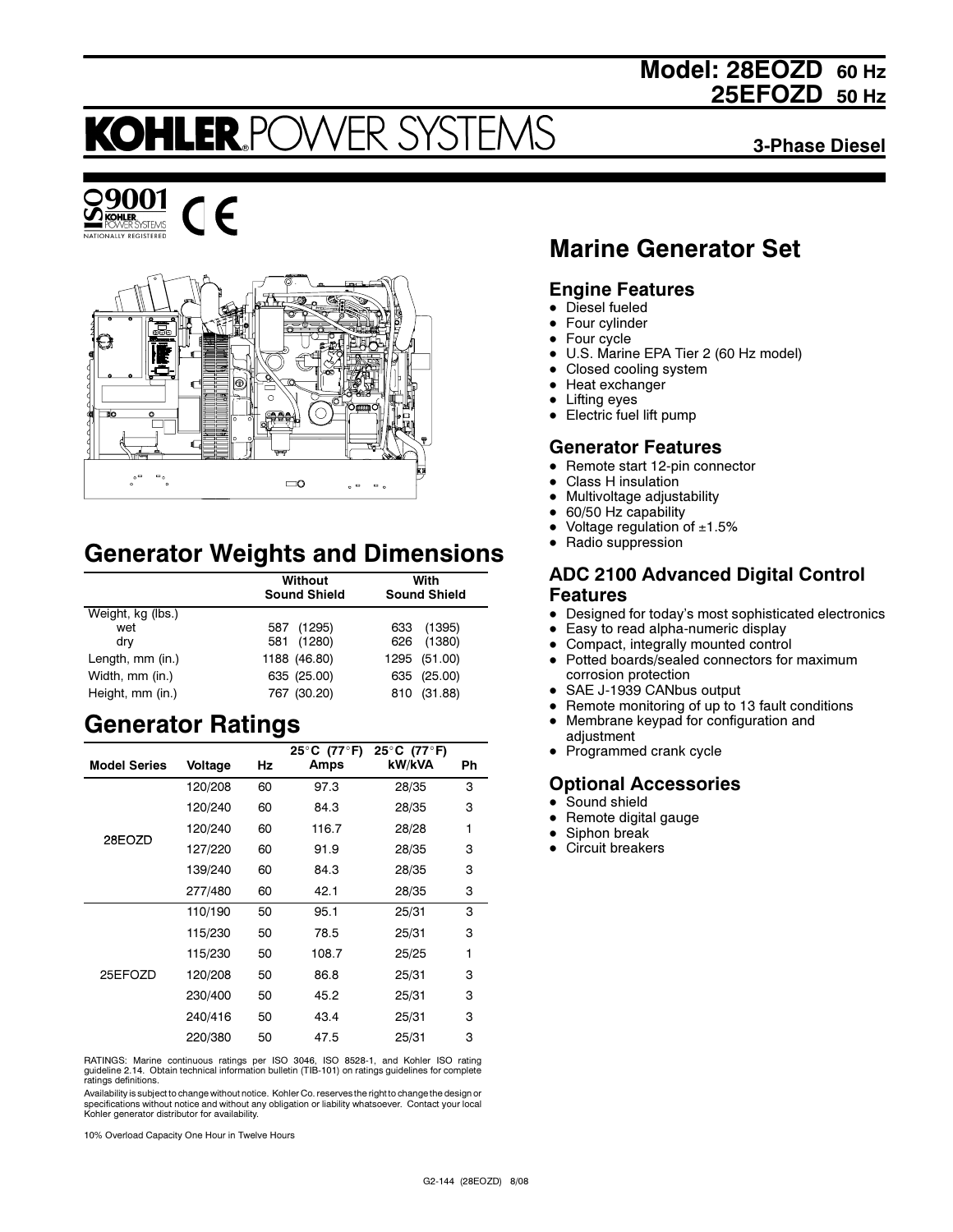# Application Data

## Engine

| <b>Engine Specifications</b>                 | 60 Hz                        | 50 Hz |
|----------------------------------------------|------------------------------|-------|
| Type                                         | 4 cycle, naturally aspirated |       |
| Cylinder, number                             | 4                            |       |
| Displacement, L (cu. in.)                    | 3.319 (202.5)                |       |
| Bore and stroke, mm (in.)                    | 98 (3.86) x 110 (4.33)       |       |
| Compression ratio                            | 18.5:1                       |       |
| Combustion system                            | Direct injection             |       |
| Rated rpm                                    | 1800                         | 1500  |
| Max. power at rated rpm, HP                  | 55.8                         | 46.7  |
| Cylinder block material                      | Cast iron                    |       |
| Cylinder head material                       | Cast iron                    |       |
| Piston rings                                 | 2 compression/1 oil          |       |
| Crankshaft material                          | Forged steel                 |       |
| Connecting rod material                      | Forged carbon steel          |       |
| Governor, type                               | Centrifugal                  |       |
| Frequency regulation, mechanical<br>qovernor |                              |       |
| No load to full load (droop)<br>Steady state | ±5%<br>±0.8%                 |       |
|                                              |                              |       |

# Engine Electrical

| <b>Engine Electrical System</b>   | 60 Hz                                    | 50 Hz |
|-----------------------------------|------------------------------------------|-------|
| Battery, voltage                  | 12 volt (standard)<br>24 volt (optional) |       |
| Battery, charging                 | 40-amp alternator                        |       |
| Battery, recommendation (minimum) | 800 CCA 100 amp hr.                      |       |
| 2.3 kW<br>Starter motor           |                                          |       |

# Cooling

| <b>Cooling System</b>                                                     | 60 Hz                             | 50 Hz       |
|---------------------------------------------------------------------------|-----------------------------------|-------------|
| Capacity, L (U.S. qts.) (approx.)                                         | 7.57(8)                           |             |
| Heat exchanger type                                                       | 3 in. dia. 3 pass<br>cupronickel  |             |
| Seawater pump type                                                        | Belt-driven,<br>10-blade impeller |             |
| Heat rejected to cooling water at rated<br>kW, wet exhaust, kW (Btu/min.) | 28.8 (1639)                       | 24.1 (1373) |
| Engine water pump flow, Lpm (gpm)                                         | 55.9 (14.8)                       | 45.0 (11.9) |
| Seawater pump flow, Lpm (gpm)                                             | 45.4 (12)                         | 45.4 (12)   |

## Fuel

| <b>Fuel System</b>                     | 60 Hz                 | 50 Hz |
|----------------------------------------|-----------------------|-------|
| Fuel shutoff solenoid                  | Electric              |       |
| Fuel pump                              | Electric, rotary vane |       |
| Fuel pump priming                      | Electric              |       |
| Maximum recommended fuel lift, m (ft.) | 1.2(4)                |       |

# Lubrication

| <b>Lubricating System</b>                   | 60 Hz                   | 50 Hz |
|---------------------------------------------|-------------------------|-------|
| Oil pan capacity with filter, L (U.S. gts.) | 10.2 (10.78)            |       |
| Oil pump type                               | Pressure, trochoid pump |       |

# Operation Requirements

| <b>Air Requirements</b>                                 | 60 Hz          | 50 Hz          |
|---------------------------------------------------------|----------------|----------------|
| Engine combustion air requirements<br>$L/min.$ (cfm)    | 2680<br>(95)   | 2240<br>(79)   |
| Engine/generator cooling reguirements<br>$L/min.$ (cfm) | 15574<br>(550) | 13025<br>(460) |
| <b>Fuel Consumption</b>                                 | 60 Hz          | 50 Hz          |
| Diesel, Lph (gph) at % load                             |                |                |
| 100%                                                    | 8.9(2.35)      | 6.8(1.79)      |
| 75%                                                     | 6.6(1.74)      | 5.2(1.37)      |
| 50%                                                     | 4.8 (1.28)     | 3.6(0.96)      |
| 25%                                                     | 3.2(0.84)      | 2.5(0.65)      |

### Sound Data

| <b>Sound Levels</b>                                                                          | 60 Hz | 50 Hz |
|----------------------------------------------------------------------------------------------|-------|-------|
| Measured at 1 meter (3.28 ft.) with a<br>housed generator set operating at full<br>load, dBA | 68    | 67    |

## Engine Features

- $\bullet$  One-side serviceability of fuel system, lubrication system, seawater pump, and air cleaner
- Low oil pressure shutdown
- High engine temperature shutdown
- Loss of coolant shutdown
- **•** Seawater pump impeller failure shutdown
- Focused vibromounts
- Belt guard
- · Disposable oil filter
- Oil drain valve and hose

### Generator Features

- Brushless, rotating field design permits power to be obtained from stationary leads.
- Rotor and stator are vacuum impregnated and coated with high-bond epoxy varnish. Varnish helps prevent corrosion in high-humidity areas.
- Rotors are dynamically balanced to minimize vibration.
- Copper windings ensure minimal heat buildup. Insulation meets NEMA standards for class H insulation.
- Direct connected to the engine, the generator has sealed precision ball bearings with a precision-machined steel sleeve in the end bracket to prevent shaft misalignment and extend bearing life.
- Mounted on a drip-proof tray.
- **•** Equipped with a twelve-lead reconnectable stator.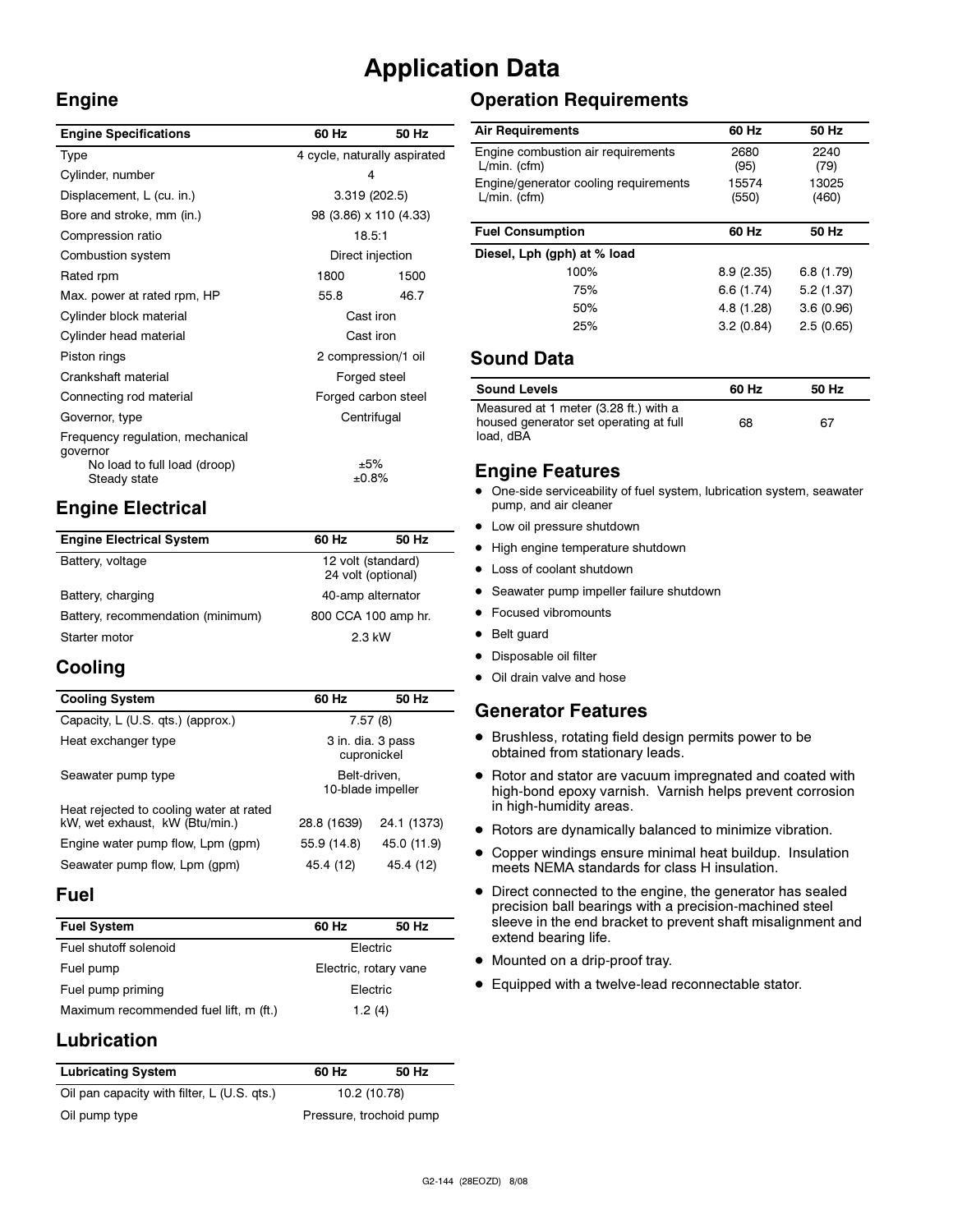## ADC 2100 Control Features



- LED display:
	- o Runtime hours
	- o Crank cycle status
	- o Diagnostics/fault codes/data
- Keypad
	- Secure access, password protected
	- o Voltage, gain, and speed adjustment
	- o Controller configuration (system voltage, phase, and frequency settings, battery voltage, and generator set model)
- Master control switch: run/off-reset/auto (engine start)
- Remote two-wire start/stop capability
- Potted electronics and sealed connections
- $\bullet$  Voltage regulation  $\pm$  1.5%
- Cyclic cranking: 15 seconds on, 15 seconds off (3 cycles)
- Faults with shutdown:
	- $\circ$  High engine temperature
	- o Low oil pressure
	- Loss of coolant
	- o Overcrank safety
	- o Overspeed
	- o Over/under voltage
	- o Over/under frequency
	- Auxiliary fault
- Faults with warning:
	- o Low battery voltage
	- o High battery voltage
- Power requirements:
	- 12 or 24 VDC with fuse protection
	- $\circ$  200 mA @ 12VDC/100 mA @ 24 VDC

### Application Data Accessories

### Sound Shield

Provides for highly effective silencing, ease of access for engine/generator servicing, low maintenance, excellent durability, and safety. The sound shield's customer connection panel includes connections for the following:

- $\circ$  Battery (positive and negative)
- Equipment ground
- Fuel inlet and return
- o Seawater inlet
- Water-cooled exhaust outlet
- o Oil drain
- o Customer load lead access
- o Customer interface

#### Siphon Break

Mandatory kit on generators installed below the waterline. Prevents the siphoning of flotation water into the engine.

#### Line Circuit Breakers

Protect the generator from extreme overload.

#### Ship-to-Shore Switch

Allows immediate switching to Kohler<sup>®</sup> generator set power or shore power protecting the electrical system from the possibility of simultaneous connection of both power sources.

#### Remote Digital Gauge

Allows starting/stopping from a location remote from the generator set. Standard 76.2 mm (3 in.) dia. hole required for mounting.

#### Oil Pressure Sender Kit

Provides sender necessary to make digital gauge functional.

#### Remote Connection/Extension Harness

Provides wiring between the remote digital gauge and the ADC connector. Extension limited to a total of four kits and 23 m (75 ft.). Available in 4.6 m (15 ft.) and 7.6 m (25 ft.) lengths.

#### 12-Inch Remote Wiring Harness

Equipped with a 12-pin connector on one end that connects to the standard customer interface connector. Equipped on the other end with leads for connection to customer-supplied wiring.